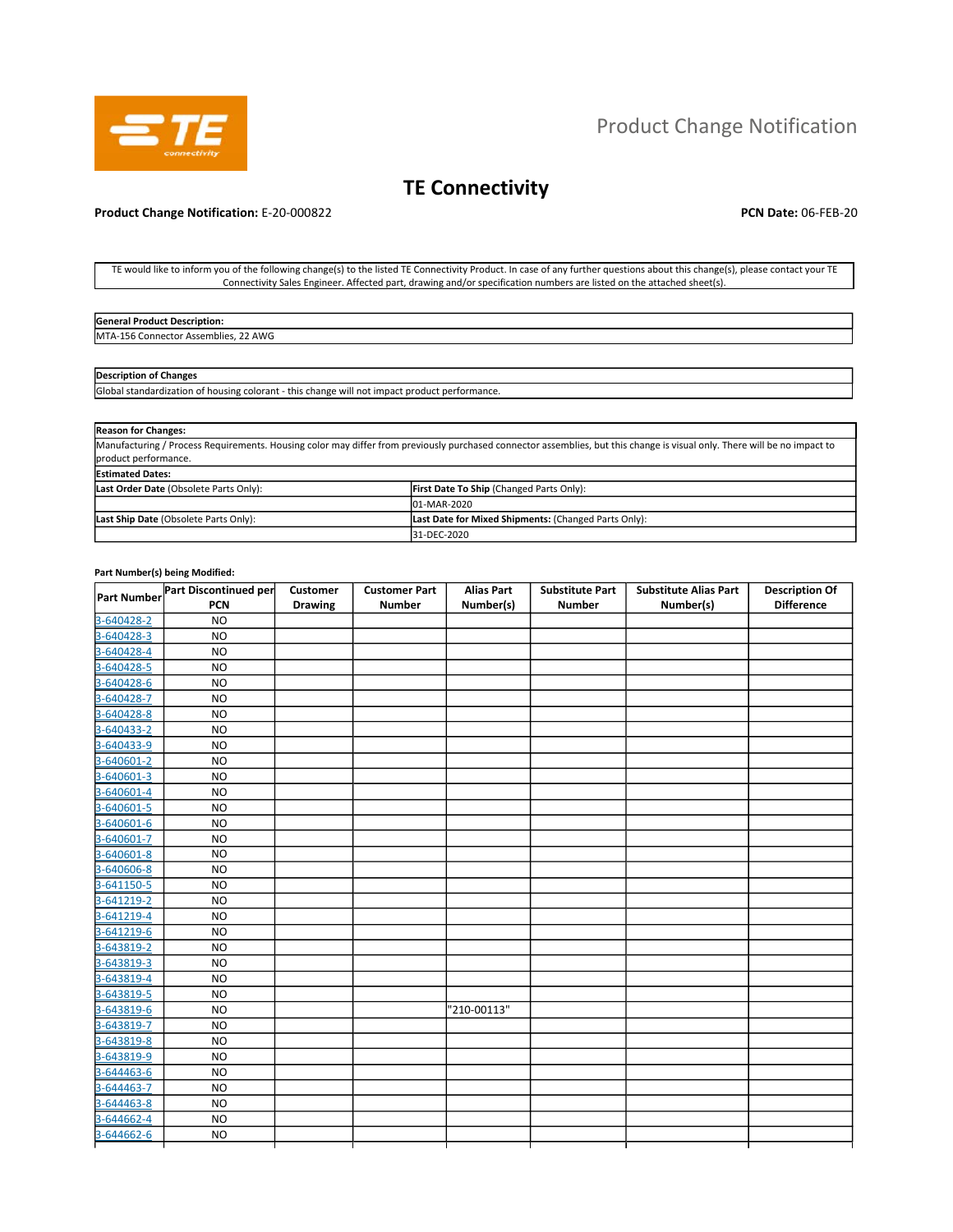| <b>Part Number</b> | Part Discontinued per<br><b>PCN</b> | Customer<br><b>Drawing</b> | <b>Customer Part</b><br><b>Number</b> | <b>Alias Part</b><br>Number(s) | <b>Substitute Part</b><br><b>Number</b> | <b>Substitute Alias Part</b><br>Number(s) | <b>Description Of</b><br><b>Difference</b> |
|--------------------|-------------------------------------|----------------------------|---------------------------------------|--------------------------------|-----------------------------------------|-------------------------------------------|--------------------------------------------|
| 3-644662-8         | NO.                                 |                            |                                       |                                |                                         |                                           |                                            |
| 4-640428-2         | NO.                                 |                            |                                       |                                |                                         |                                           |                                            |
| 4-640428-3         | NO.                                 |                            |                                       |                                |                                         |                                           |                                            |
| 4-640428-4         | NO.                                 |                            |                                       |                                |                                         |                                           |                                            |
| 4-640428-5         | NO.                                 |                            |                                       |                                |                                         |                                           |                                            |
| 4-640428-6         | NO.                                 |                            |                                       |                                |                                         |                                           |                                            |
| 4-640601-0         | NO.                                 |                            |                                       |                                |                                         |                                           |                                            |
| 4-640601-1         | NO.                                 |                            |                                       |                                |                                         |                                           |                                            |
| 4-640601-2         | NO.                                 |                            |                                       |                                |                                         |                                           |                                            |
| 4-643819-0         | NO.                                 |                            |                                       |                                |                                         |                                           |                                            |
| 4-643819-1         | NO.                                 |                            |                                       |                                |                                         |                                           |                                            |
| 4-643819-3         | NO.                                 |                            |                                       |                                |                                         |                                           |                                            |
| 4-643819-6         | NO.                                 |                            |                                       |                                |                                         |                                           |                                            |
| 4-643819-8         | NO.                                 |                            |                                       |                                |                                         |                                           |                                            |
| 4-644463-2         | NO.                                 |                            |                                       |                                |                                         |                                           |                                            |
| 4-644662-0         | NO.                                 |                            |                                       |                                |                                         |                                           |                                            |
| 5-643819-0         | NO.                                 |                            |                                       |                                |                                         |                                           |                                            |

## **Customer Drawing(s) Being Modified:**

| <b>Drawing Number</b> | <b>Related Part Number</b>                     | <b>Customer Part NumberCurrent Revision New Revision</b> |                |  |
|-----------------------|------------------------------------------------|----------------------------------------------------------|----------------|--|
| 640428                | 3-640428-2, 4-640428-6, 3-640428-3, 3-640428-7 |                                                          | ວວ             |  |
| 640433                | 3-640433-2, 3-640433-9                         |                                                          |                |  |
| 640601                | 3-640601-2                                     |                                                          | U2             |  |
| 640606                | 3-640606-8                                     |                                                          | IV2            |  |
| 641219                | 3-641219-2.3-641219-4                          |                                                          |                |  |
| 643819                | 3-643819-2.3-643819-3                          |                                                          | H2             |  |
| 644662                | 3-644662-4                                     |                                                          | G <sub>2</sub> |  |

| Part          | Part Discontinued per | Customer       | <b>Customer Part</b> | <b>Alias Part</b> | <b>Substitute Part</b> | <b>Substitute Alias Part</b> | <b>Description Of</b> |
|---------------|-----------------------|----------------|----------------------|-------------------|------------------------|------------------------------|-----------------------|
| <b>Number</b> | <b>PCN</b>            | <b>Drawing</b> | <b>Number</b>        | Number(s)         | <b>Number</b>          | Number(s)                    | <b>Difference</b>     |
| 3-640428-2    | <b>NO</b>             |                |                      |                   |                        |                              |                       |
| 3-640428-3    | N <sub>O</sub>        |                |                      |                   |                        |                              |                       |
| 3-640428-4    | <b>NO</b>             |                |                      |                   |                        |                              |                       |
| 3-640428-5    | <b>NO</b>             |                |                      |                   |                        |                              |                       |
| 3-640428-6    | <b>NO</b>             |                |                      |                   |                        |                              |                       |
| 3-640428-7    | <b>NO</b>             |                |                      |                   |                        |                              |                       |
| 3-640428-8    | <b>NO</b>             |                |                      |                   |                        |                              |                       |
| 3-640433-2    | <b>NO</b>             |                |                      |                   |                        |                              |                       |
| 3-640433-9    | <b>NO</b>             |                |                      |                   |                        |                              |                       |
| 3-640601-2    | <b>NO</b>             |                |                      |                   |                        |                              |                       |
| 3-640601-3    | <b>NO</b>             |                |                      |                   |                        |                              |                       |
| 3-640601-4    | <b>NO</b>             |                |                      |                   |                        |                              |                       |
| 3-640601-5    | <b>NO</b>             |                |                      |                   |                        |                              |                       |
| 3-640601-6    | <b>NO</b>             |                |                      |                   |                        |                              |                       |
| 3-640601-7    | <b>NO</b>             |                |                      |                   |                        |                              |                       |
| 3-640601-8    | <b>NO</b>             |                |                      |                   |                        |                              |                       |
| 3-640606-8    | <b>NO</b>             |                |                      |                   |                        |                              |                       |
| 3-641150-5    | <b>NO</b>             |                |                      |                   |                        |                              |                       |
| 3-641219-2    | <b>NO</b>             |                |                      |                   |                        |                              |                       |
| 3-641219-6    | <b>NO</b>             |                |                      |                   |                        |                              |                       |
| 3-643819-2    | <b>NO</b>             |                |                      |                   |                        |                              |                       |
| 3-643819-3    | <b>NO</b>             |                |                      |                   |                        |                              |                       |
| 3-643819-4    | <b>NO</b>             |                |                      |                   |                        |                              |                       |
| 3-643819-5    | <b>NO</b>             |                |                      |                   |                        |                              |                       |
| 3-643819-6    | <b>NO</b>             |                |                      | '210-00113"       |                        |                              |                       |
| 3-643819-7    | <b>NO</b>             |                |                      |                   |                        |                              |                       |
| 3-643819-8    | <b>NO</b>             |                |                      |                   |                        |                              |                       |
| 3-643819-9    | <b>NO</b>             |                |                      |                   |                        |                              |                       |
| 3-644463-6    | <b>NO</b>             |                |                      |                   |                        |                              |                       |
|               |                       |                |                      |                   |                        |                              |                       |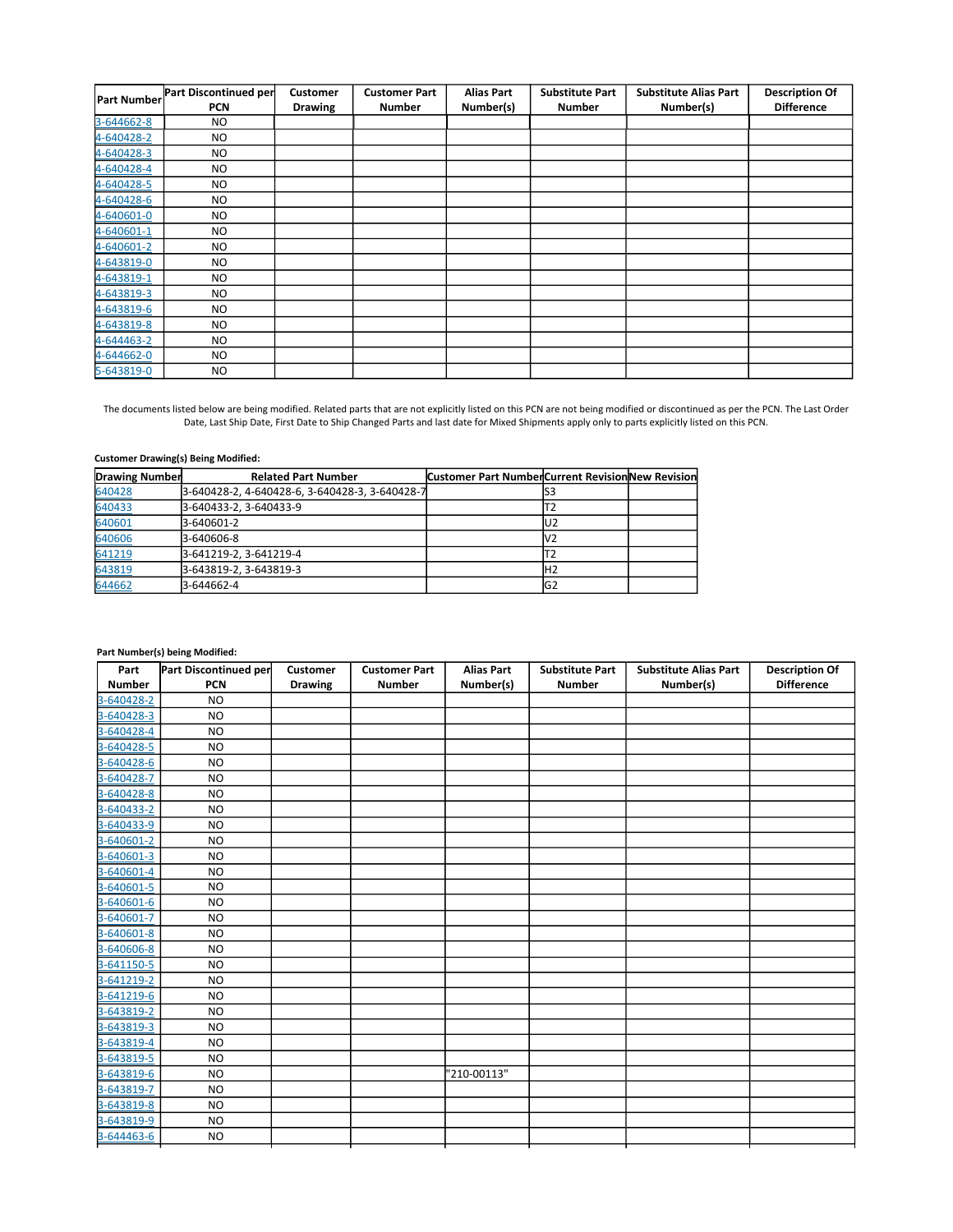| Part          | Part Discontinued per | <b>Customer</b> | <b>Customer Part</b> | <b>Alias Part</b> | <b>Substitute Part</b> | <b>Substitute Alias Part</b> | <b>Description Of</b> |
|---------------|-----------------------|-----------------|----------------------|-------------------|------------------------|------------------------------|-----------------------|
| <b>Number</b> | <b>PCN</b>            | <b>Drawing</b>  | <b>Number</b>        | Number(s)         | <b>Number</b>          | Number(s)                    | <b>Difference</b>     |
| 3-644463-7    | NO.                   |                 |                      |                   |                        |                              |                       |
| 3-644463-8    | <b>NO</b>             |                 |                      |                   |                        |                              |                       |
| 3-644662-4    | NO.                   |                 |                      |                   |                        |                              |                       |
| 3-644662-6    | <b>NO</b>             |                 |                      |                   |                        |                              |                       |
| 3-644662-8    | NO.                   |                 |                      |                   |                        |                              |                       |
| 4-640428-2    | <b>NO</b>             |                 |                      |                   |                        |                              |                       |
| 4-640428-3    | <b>NO</b>             |                 |                      |                   |                        |                              |                       |
| 4-640428-5    | <b>NO</b>             |                 |                      |                   |                        |                              |                       |
| 4-640601-0    | <b>NO</b>             |                 |                      |                   |                        |                              |                       |
| 4-640601-1    | <b>NO</b>             |                 |                      |                   |                        |                              |                       |
| 4-640601-2    | NO.                   |                 |                      |                   |                        |                              |                       |
| 4-643819-0    | <b>NO</b>             |                 |                      |                   |                        |                              |                       |
| 4-643819-1    | <b>NO</b>             |                 |                      |                   |                        |                              |                       |
| 4-643819-6    | <b>NO</b>             |                 |                      |                   |                        |                              |                       |
| 4-643819-8    | N <sub>O</sub>        |                 |                      |                   |                        |                              |                       |
| 4-644463-2    | N <sub>O</sub>        |                 |                      |                   |                        |                              |                       |
| 4-644662-0    | NO.                   |                 |                      |                   |                        |                              |                       |
| 5-643819-0    | NO.                   |                 |                      |                   |                        |                              |                       |

## **Customer Drawing(s) Being Modified:**

|        |            | Drawing NumberRelated Part NumberCustomer Part NumberCurrent Revision New Revision |                |  |
|--------|------------|------------------------------------------------------------------------------------|----------------|--|
| 640428 | 3-640428-2 |                                                                                    |                |  |
| 640433 | 3-640433-9 |                                                                                    |                |  |
| 640601 | 3-640601-2 |                                                                                    | U2             |  |
| 640606 | 3-640606-8 |                                                                                    | V2             |  |
| 641219 | 3-641219-2 |                                                                                    |                |  |
| 643819 | 3-643819-2 |                                                                                    | H2             |  |
| 644662 | 3-644662-4 |                                                                                    | G <sub>2</sub> |  |

### **Part Number(s) being Modified:**

| Part<br><b>Number</b> | Part Discontinued per<br><b>PCN</b> | <b>Customer</b><br><b>Drawing</b> | <b>Customer Part</b><br><b>Number</b> | <b>Alias Part</b><br>Number(s) | <b>Substitute Part</b><br><b>Number</b> | <b>Substitute Alias Part</b><br>Number(s) | <b>Description Of</b><br><b>Difference</b> |
|-----------------------|-------------------------------------|-----------------------------------|---------------------------------------|--------------------------------|-----------------------------------------|-------------------------------------------|--------------------------------------------|
| 3-641150-5            | NO.                                 |                                   |                                       |                                |                                         |                                           |                                            |
| 3-641219-4            | N <sub>O</sub>                      |                                   |                                       |                                |                                         |                                           |                                            |
| 3-644463-6            | NO.                                 |                                   |                                       |                                |                                         |                                           |                                            |
| 4-640428-4            | NO.                                 |                                   |                                       |                                |                                         |                                           |                                            |
| 4-640428-6            | NO                                  |                                   |                                       |                                |                                         |                                           |                                            |
| 4-643819-0            | NO                                  |                                   |                                       |                                |                                         |                                           |                                            |
| 4-643819-3            | NO.                                 |                                   |                                       |                                |                                         |                                           |                                            |

| Part<br><b>Number</b> | Part Discontinued per<br><b>PCN</b> | Customer<br><b>Drawing</b> | <b>Customer Part</b><br><b>Number</b> | <b>Alias Part</b><br>Number(s) | <b>Substitute Part</b><br><b>Number</b> | <b>Substitute Alias Part</b><br>Number(s) | <b>Description Of</b><br><b>Difference</b> |
|-----------------------|-------------------------------------|----------------------------|---------------------------------------|--------------------------------|-----------------------------------------|-------------------------------------------|--------------------------------------------|
|                       |                                     |                            |                                       |                                |                                         |                                           |                                            |
| 3-640428-2            | NO.                                 |                            |                                       |                                |                                         |                                           |                                            |
| 3-640428-3            | NO.                                 |                            |                                       |                                |                                         |                                           |                                            |
| 3-640428-4            | <b>NO</b>                           |                            |                                       |                                |                                         |                                           |                                            |
| 3-640428-5            | <b>NO</b>                           |                            |                                       |                                |                                         |                                           |                                            |
| 3-640428-6            | N <sub>O</sub>                      |                            |                                       |                                |                                         |                                           |                                            |
| 3-640428-7            | N <sub>O</sub>                      |                            |                                       |                                |                                         |                                           |                                            |
| 3-640428-8            | <b>NO</b>                           |                            |                                       |                                |                                         |                                           |                                            |
| 3-640433-2            | NO.                                 |                            |                                       |                                |                                         |                                           |                                            |
| 3-640433-9            | <b>NO</b>                           |                            |                                       |                                |                                         |                                           |                                            |
| 3-640601-2            | <b>NO</b>                           |                            |                                       |                                |                                         |                                           |                                            |
| 3-640601-3            | NO.                                 |                            |                                       |                                |                                         |                                           |                                            |
|                       |                                     |                            |                                       |                                |                                         |                                           |                                            |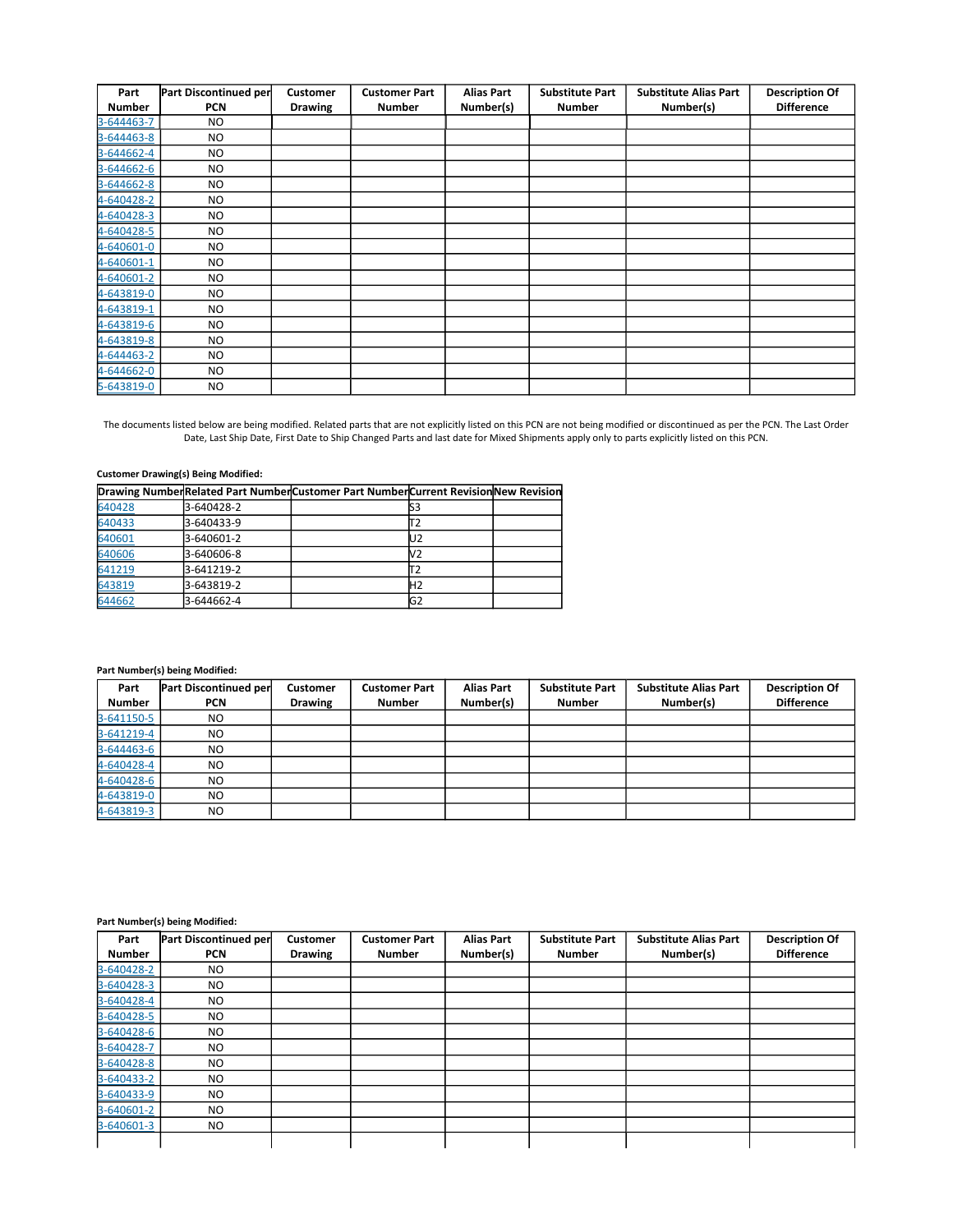| Part          | Part Discontinued per | Customer       | <b>Customer Part</b> | <b>Alias Part</b> | <b>Substitute Part</b> | <b>Substitute Alias Part</b> | <b>Description Of</b> |
|---------------|-----------------------|----------------|----------------------|-------------------|------------------------|------------------------------|-----------------------|
| <b>Number</b> | <b>PCN</b>            | <b>Drawing</b> | <b>Number</b>        | Number(s)         | <b>Number</b>          | Number(s)                    | <b>Difference</b>     |
| 3-640601-4    | <b>NO</b>             |                |                      |                   |                        |                              |                       |
| 3-640601-5    | <b>NO</b>             |                |                      |                   |                        |                              |                       |
| 3-640601-6    | <b>NO</b>             |                |                      |                   |                        |                              |                       |
| 3-640601-7    | <b>NO</b>             |                |                      |                   |                        |                              |                       |
| 3-640601-8    | <b>NO</b>             |                |                      |                   |                        |                              |                       |
| 3-640606-8    | <b>NO</b>             |                |                      |                   |                        |                              |                       |
| 3-641150-5    | <b>NO</b>             |                |                      |                   |                        |                              |                       |
| 3-641219-2    | <b>NO</b>             |                |                      |                   |                        |                              |                       |
| 3-641219-4    | <b>NO</b>             |                |                      |                   |                        |                              |                       |
| 3-641219-6    | <b>NO</b>             |                |                      |                   |                        |                              |                       |
| 3-643819-2    | <b>NO</b>             |                |                      |                   |                        |                              |                       |
| 3-643819-3    | <b>NO</b>             |                |                      |                   |                        |                              |                       |
| 3-643819-4    | <b>NO</b>             |                |                      |                   |                        |                              |                       |
| 3-643819-5    | <b>NO</b>             |                |                      |                   |                        |                              |                       |
| 3-643819-6    | <b>NO</b>             |                |                      | '210-00113"       |                        |                              |                       |
| 3-643819-7    | <b>NO</b>             |                |                      |                   |                        |                              |                       |
| 3-644463-6    | <b>NO</b>             |                |                      |                   |                        |                              |                       |
| 3-644463-7    | <b>NO</b>             |                |                      |                   |                        |                              |                       |
| 3-644463-8    | <b>NO</b>             |                |                      |                   |                        |                              |                       |
| 3-644662-4    | <b>NO</b>             |                |                      |                   |                        |                              |                       |
| 3-644662-6    | <b>NO</b>             |                |                      |                   |                        |                              |                       |
| 3-644662-8    | <b>NO</b>             |                |                      |                   |                        |                              |                       |
| 4-640428-3    | <b>NO</b>             |                |                      |                   |                        |                              |                       |
| 4-640428-4    | <b>NO</b>             |                |                      |                   |                        |                              |                       |
| 4-640428-5    | <b>NO</b>             |                |                      |                   |                        |                              |                       |
| 4-640428-6    | <b>NO</b>             |                |                      |                   |                        |                              |                       |
| 4-640601-1    | <b>NO</b>             |                |                      |                   |                        |                              |                       |
| 4-640601-2    | <b>NO</b>             |                |                      |                   |                        |                              |                       |
| 4-643819-0    | <b>NO</b>             |                |                      |                   |                        |                              |                       |
| 4-643819-1    | <b>NO</b>             |                |                      |                   |                        |                              |                       |
| 4-643819-3    | <b>NO</b>             |                |                      |                   |                        |                              |                       |
| 4-643819-6    | <b>NO</b>             |                |                      |                   |                        |                              |                       |
| 4-643819-8    | <b>NO</b>             |                |                      |                   |                        |                              |                       |
| 4-644463-2    | <b>NO</b>             |                |                      |                   |                        |                              |                       |
| 4-644662-0    | <b>NO</b>             |                |                      |                   |                        |                              |                       |
| 5-643819-0    | <b>NO</b>             |                |                      |                   |                        |                              |                       |

### **Customer Drawing(s) Being Modified:**

|        |            | Drawing NumberRelated Part NumberCustomer Part NumberCurrent Revision New Revision |                |  |
|--------|------------|------------------------------------------------------------------------------------|----------------|--|
| 640428 | 3-640428-2 |                                                                                    |                |  |
| 640433 | 3-640433-2 |                                                                                    |                |  |
| 640601 | 3-640601-2 |                                                                                    | U2             |  |
| 640606 | 3-640606-8 |                                                                                    |                |  |
| 641219 | 3-641219-2 |                                                                                    |                |  |
| 643819 | 3-643819-2 |                                                                                    | H <sub>2</sub> |  |
| 644662 | 3-644662-4 |                                                                                    | G2             |  |

| Part          | Part Discontinued per | Customer       | <b>Customer Part</b> | <b>Alias Part</b> | <b>Substitute Part</b> | <b>Substitute Alias Part</b> | <b>Description Of</b> |
|---------------|-----------------------|----------------|----------------------|-------------------|------------------------|------------------------------|-----------------------|
| <b>Number</b> | <b>PCN</b>            | <b>Drawing</b> | <b>Number</b>        | Number(s)         | <b>Number</b>          | Number(s)                    | <b>Difference</b>     |
| 3-640428-3    | NO.                   |                |                      |                   |                        |                              |                       |
| 3-640428-5    | NO.                   |                |                      |                   |                        |                              |                       |
| 3-640428-6    | <b>NO</b>             |                |                      |                   |                        |                              |                       |
| 3-640601-2    | <b>NO</b>             |                |                      |                   |                        |                              |                       |
| 3-641150-5    | N <sub>O</sub>        |                |                      |                   |                        |                              |                       |
| 3-641219-4    | N <sub>O</sub>        |                |                      |                   |                        |                              |                       |
| 3-643819-3    | N <sub>O</sub>        |                |                      |                   |                        |                              |                       |
| 4-640428-2    | NO.                   |                |                      |                   |                        |                              |                       |
| 4-640428-4    | NO.                   |                |                      |                   |                        |                              |                       |
| 4-640428-6    | NO.                   |                |                      |                   |                        |                              |                       |